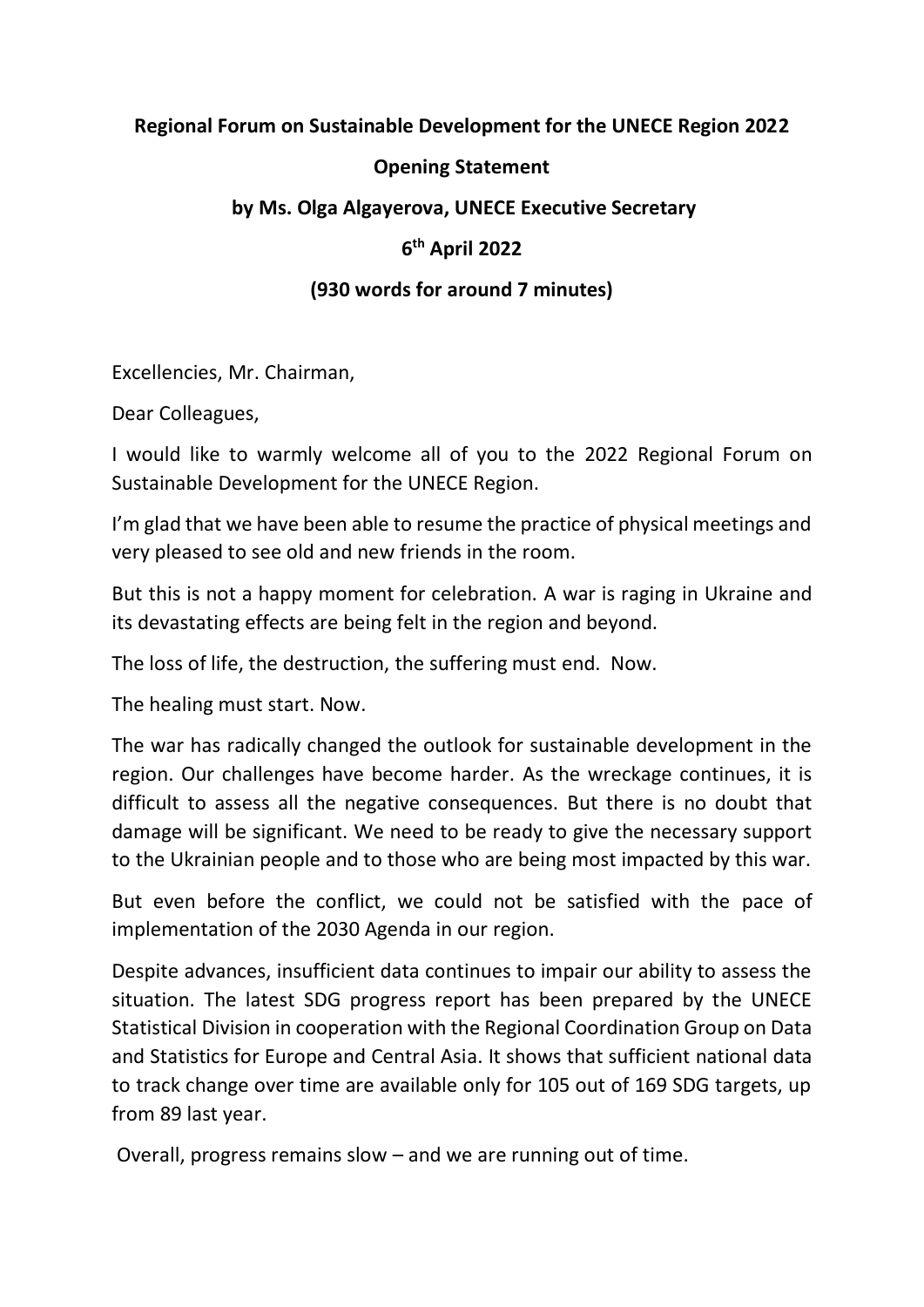On the basis of the data available so far, which does not yet cover fully the impact of the COVID-19 pandemic, the region will achieve only 26 SDG targets by 2030, which represents a quarter of all the targets for which there is sufficient evidence. By comparison, last year the number of targets on track was 23.

This limited improvement does not give room for complacency. Acceleration of progress is needed for 64 targets. And for 15 targets, there is a need to reverse existing trends. Last year, backsliding concerned only 9 targets.

In some areas, we are falling further behind.

Extreme poverty is rare in the UNECE region. However, other targets to reduce poverty are not on track to be achieved by 2030. Income inequality is worsening in many countries. The negative impact of COVID-19 on education has been stronger on the poorer, thus adding to the drivers of inequality.

Advances on nutrition and sustainable food supply has been insufficient. The region must reverse trends to maintain a diverse food supply and improve agricultural productivity and efficiency. Current tensions in global food markets stress the relevance of further advances in these areas.

The region has made good progress towards access to basic services such as drinking water and energy. However, the region must speed up progress on sanitation, water quality and water-use efficiency. Those are areas where UNECE has much to offer - and where transboundary cooperation plays a critical role.

The green transition is well under way. In most countries, reliance on renewable energy has increased and energy efficiency have improved. However, acceleration is required to meet 2030 targets. Through its work on energy, transport and housing, ECE is ready to support its member States in delivering the faster progress that is required in these areas.

Unfortunately, we seem unable to kick out our addiction to fossil fuels fast enough. Progress towards reducing fossil fuel subsidies has slowed. Fossil fuel subsidies increased between 2015 and 2019 in more than half of the countries with data. The target has become further beyond reach. The current price environment creates stronger incentives for increased efficiency. We need to protect vulnerable households but also prevent a wasteful use of public resources that delays the necessary transformation.